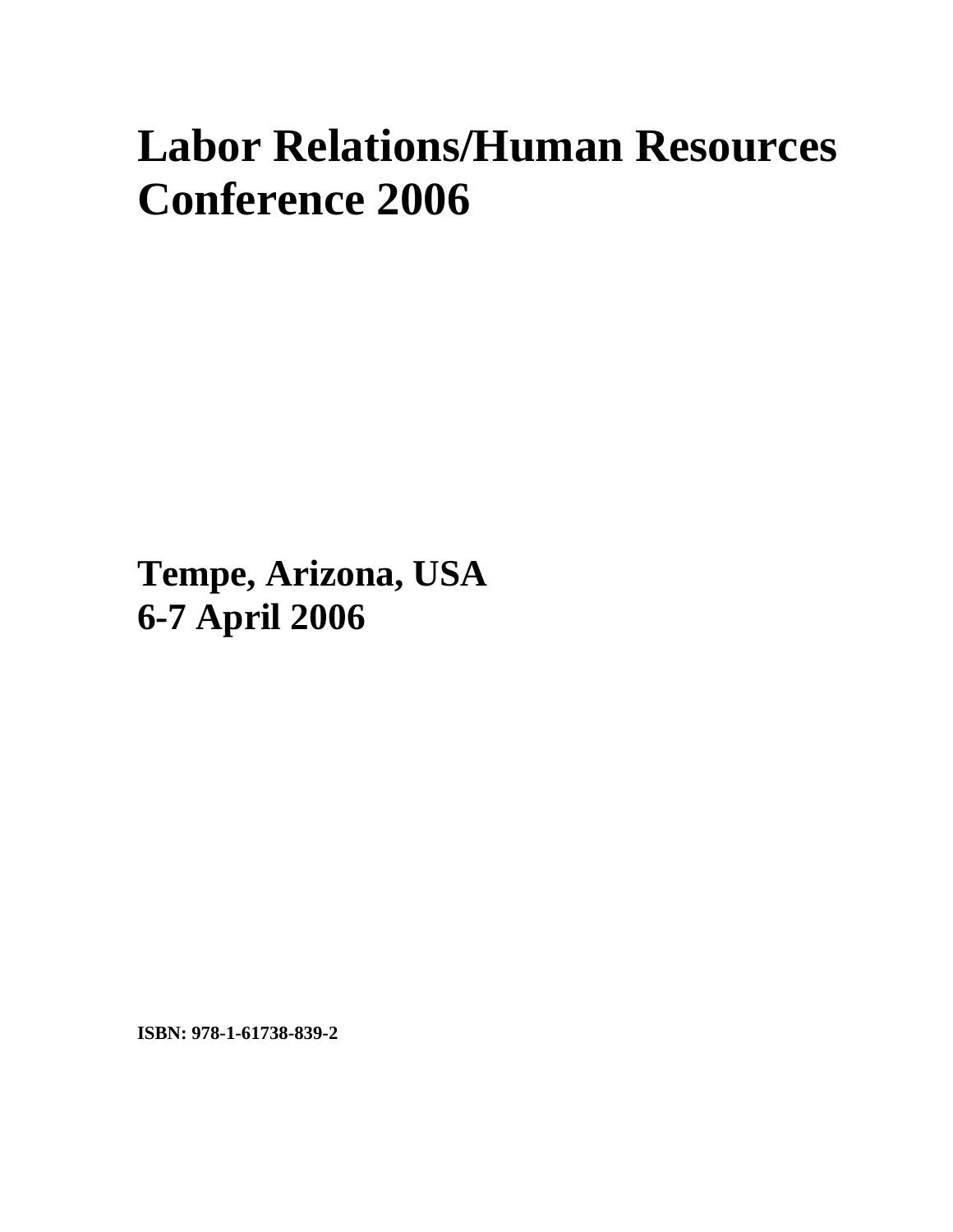**Printed from e-media with permission by:** 

Curran Associates, Inc. 57 Morehouse Lane Red Hook, NY 12571



**Some format issues inherent in the e-media version may also appear in this print version.** 

Copyright© (2006) by the National Petrochemical & Refiners Association All rights reserved.

Printed by Curran Associates, Inc. (2010)

For permission requests, please contact the National Petrochemical & Refiners Association at the address below.

National Petrochemical & Refiners Association 1667 K Street NW Suite 700 Washington, D. C. 20006

Phone: (202) 457-0480 Fax: (202) 457-0486

publications@npra.org

## **Additional copies of this publication are available from:**

Curran Associates, Inc. 57 Morehouse Lane Red Hook, NY 12571 USA Phone: 845-758-0400 Fax: 845-758-2634 Email: curran@proceedings.com Web: www.proceedings.com